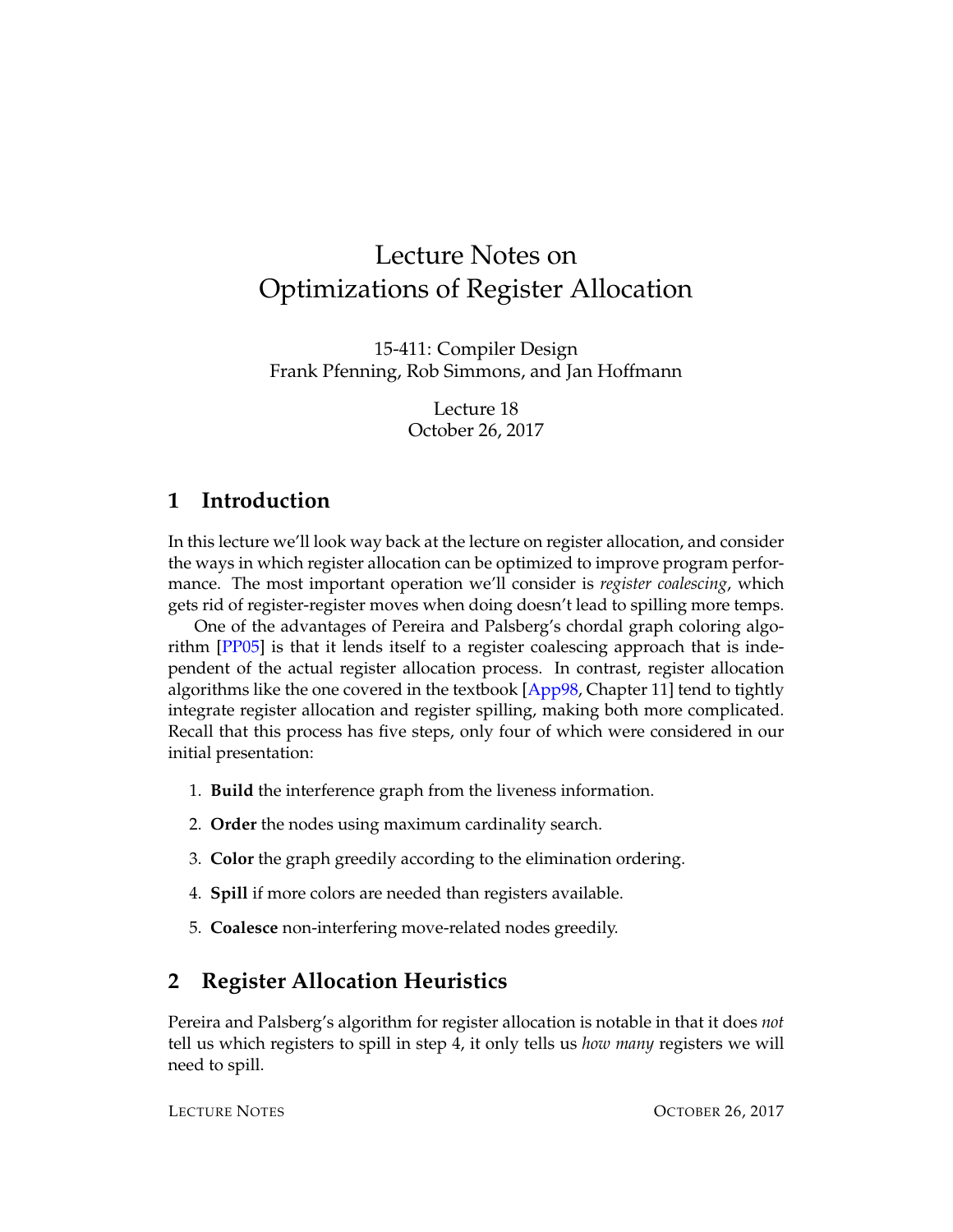Pereira and Palsberg suggest two heuristics for deciding which colors should be spilled and which colors should be mapped to registers: (i) spill the least-used color, and (ii) spill the highest color assigned by the greedy algorithm. The idea behind (i) is that colors that are used for fewer nodes will result in the spilling of fewer temps. Strategy (ii) is easier to implement and slightly more efficient. The idea is that (ii) is an approximation of (i). To understand why, recall how greedy graph coloring works: We successful select uncolored nodes and color them with the *lowest color* that is not used by its neighbors. As a result, there is a tendency to use lower colors more often.

For programs with loops and nested loops, it may also be significant *where* in the programs the variables or certain colors are used: keeping variables used frequently in inner loops in registers may be crucial for certain programs. To take this into account when using strategy (i), you can for instance introduce a weight for each node/temp that depends on the nesting depth of the loops in which the respective temp is used.

It can also be advantageous to add heuristics to step 2 of Pereira and Palsberg's algorithm, maximum cardinality search. This is important if you decide to implement strategy (ii) since nodes that are picked earlier tend to have lower colors. In practice, this algorithm encounters many "ties" where multiple different nodes could be chosen as the next node. If the algorithm prefers to break ties by selecting more frequently used temps (or temps used inside of more nested loops), then those temps will be considered earlier by the greedy graph coloring algorithm and potentially assigned lower-numbered colors.

#### **3 Register Coalescing**

The most important optimization related to register allocation is eliminating registerto-register moves with *register coalescing*. Algorithms for register coalescing are usually tightly integrated with register allocation. In contrast, Pereira and Palsberg describe a relatively straightforward method that is performed entirely after graph coloring called *greedy coalescing*.

Greedy coalescing is based on two simple observations:

- 1. If we have a move  $u \leftarrow u$ , it won't change the meaning of the program if we delete it.
- 2. If two temps do not have an interference edge between them, then the two *different* temps could both be renamed to be the *same* temp without changing the meaning of the program. (This is simply what it means for two temps to not interfere!)

Therefore, if t and s do not interfere, then we can *always* eliminate the move  $t \leftarrow s$  by creating a new temp u, replacing both t and s with u everywhere in the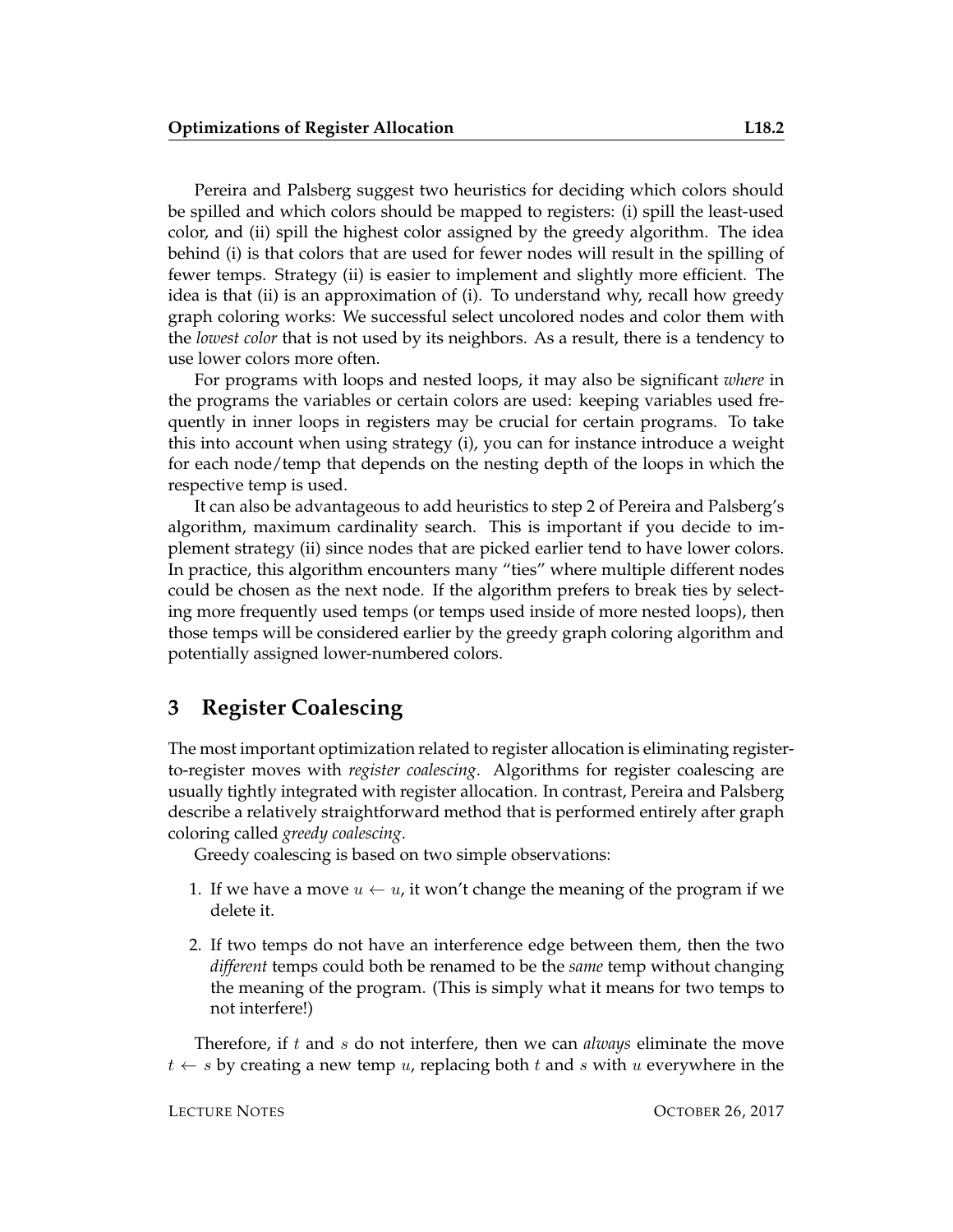program, and eliminating the move.

We wouldn't want to do this *before* graph coloring, because it tends to make a chordal graph non-chordal and it also tends to increase the number of colors needed to color the graph. But with a little bit of care, we can coalesce registers  $t$ and s for some moves t ← s *after* we have colored the interference graph but *before* we have rewritten the program to replace temps with registers. The algorithm is as follows:

- 1. Consider each move between variables  $t \leftarrow s$  occurring in the program in turn.
- 2. If there is an edge between  $t$  and  $s$ , that is, they interfere, they cannot be coalesced.
- 3. Otherwise, if there is a color  $c \leq c_{\text{max}}$  which is not used in the neighborhoods of t and s, i.e.,  $c \notin N(t) \cup N(s)$ , then the variables t and s are coalesced into a single new variable  $u$  with color  $c$ :
	- (a) Create a new node u with color c and create edges from u to all vertices in  $N(t) \cup N(s)$ .
	- (b) Remove  $t$  and  $s$  from the graph.
	- (c) Replace  $t$  and  $s$  with  $u$  in the program.

The color  $c_{\text{max}}$  is the maximal color that has been used in the coloring of the original graph. Because of the tested condition, the resulting graph is still  $K$ -colored, where  $K$  is the number of available registers. Of course, we also need to eventually rewrite the program appropriately by replacing both  $t$  and  $s$  with  $u$  everywhere so that the program remains in correspondence with the graph.

The requirement for coalescing  $s$  and  $t$  in the algorithm is that there exists a  $c \notin N(t) \cup N(s)$  with  $c \leq c_{\text{max}}$ . However, you should consider some variations of the requirement. It would be for instance still be beneficial to coalesce if  $c$  is bigger than  $c_{\text{max}}$  in case  $c_{\text{max}}$  is small than the number of available registers. If the graph was K colored before coalescing s and t it will be  $K + 1$  colored afterwords. However, this does not hamper efficiency since we have  $K + 1$  registers. On the other side, if we know already that all colors  $c \notin N(t) \cup N(s)$  correspond to temps that will be spilled then coalescing might not make sense; particularly if  $s$  and  $t$ will be assigned to registers. This situation can arise when using strategy (ii) for spilling the highest colors.

It's important to realize that this is *not* an optimal register coalescing algorithm, in that it won't necessarily remove the maximum number of moves. Optimal register allocation can be done using a reduction to integer linear programming, but this would be too slow.

Let's look at an example, considering the interference graph below, which can be colored with three colors as follows: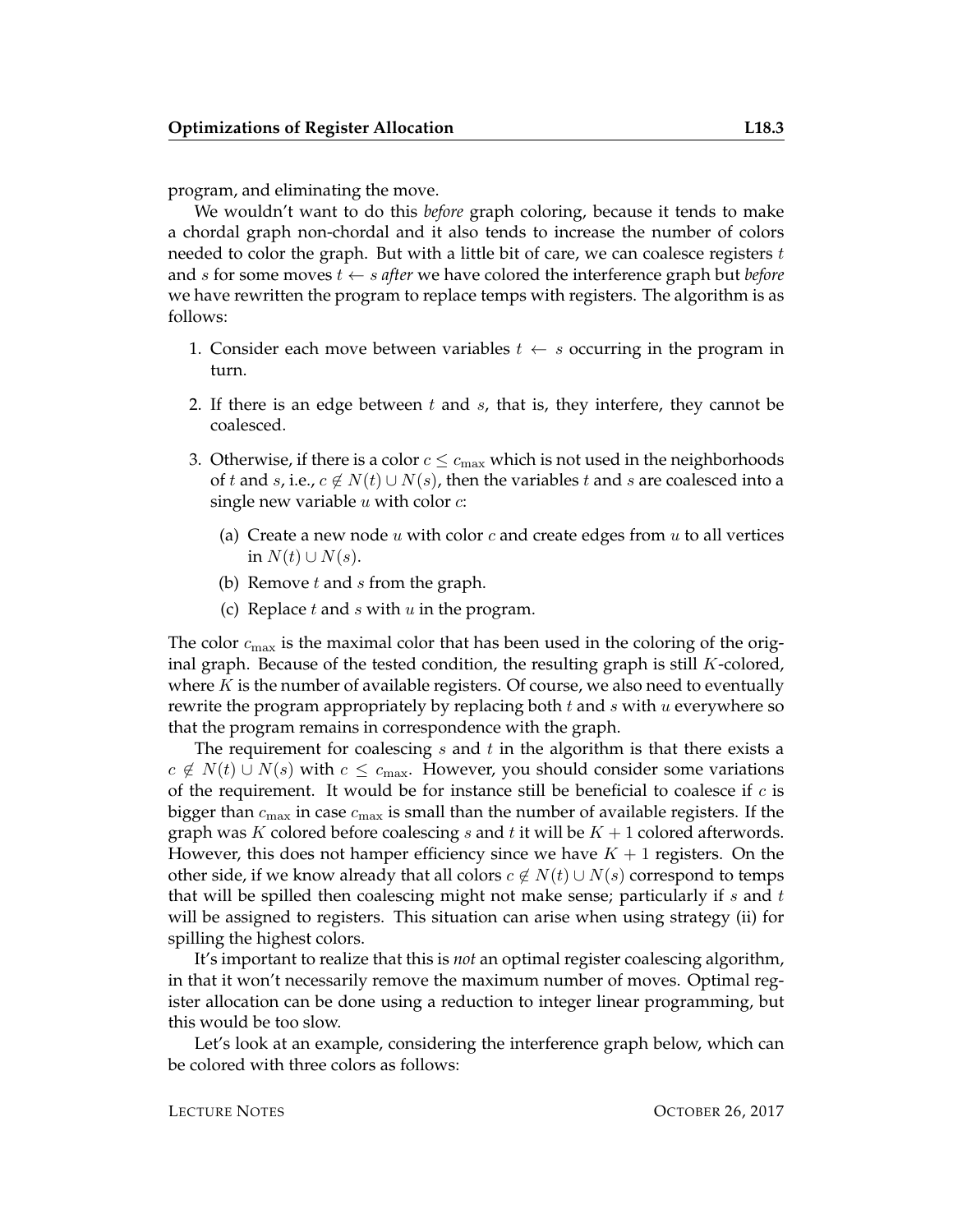

We can always coalesce a move between two registers of the same color. For instance, we can coalesce a move  $x_0 \leftarrow x_3$  by creating a new temp y with the same color (2). We would then want to substitute y for  $x_1$  and  $x_3$  everywhere in the program. This new temp will have all the neighbors that  $x_0$  had  $(x_1, x_2, x_3)$  as well as all the neighbors that  $x_3$  had  $(x_1$  and  $x_2$ ).



Of course, coalescing two temps that are *already* the same color isn't the interesting case. If that's all we wanted to do, we should have just rewritten the program completely and eliminated obviously redundant self-moves from the register associated with  $(2)$  to itself.

As a more interesting example, consider the move  $y \leftarrow x_5$  in our rewritten program. (Before rewriting, this would have been either  $x_0 \leftarrow x_5$  or  $x_3 \leftarrow x_5$ .) We can eliminate that move by replacing both y and  $x_5$  with z everywhere in our program. The register y has neighbors with both the color  $(0)$  and the color  $(1)$ , and  $x_5$  has only neighbors with the color  $(0)$ . We will give z the color  $(2)$ , the lowest color not in the neighborhoods of  $y$  and  $x_5$ .



To demonstrate a bit about why doing *optimal* register coalescing is not straightforward, consider what would happen if the original program contained the move  $x_3 \leftarrow x_4$ . In our new program, this would have been rewritten to  $z \leftarrow x_4$ , and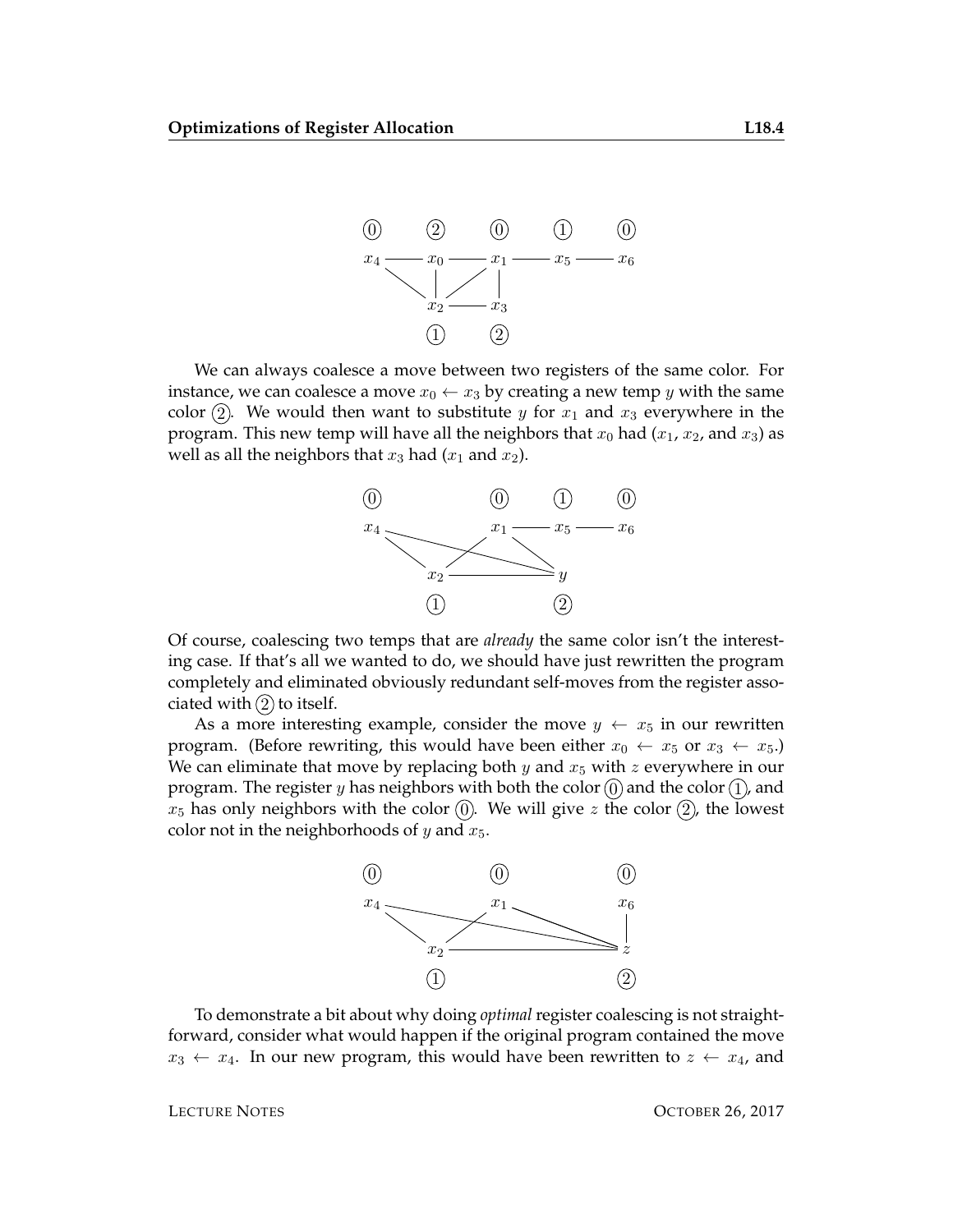because there is an interference edge between z and  $x_4$ , this move cannot be eliminated.

In the original graph, however, we could have eliminated the move  $x_3 \leftarrow x_4$  by coalescing  $x_3$  and  $x_4$  into a new temp w. However, because  $x_4$  in the original graph has neighbors colored  $(1)$  and  $(2)$ , and because  $x_3$  in the original graph has nodes colored  $(0)$  and  $(1)$ , we can only color our new temp w with a color that isn't present in the original graph.



Would we want to perform this step? Almost certainly: even though we're increasing the number of colors needed to color the graph, we have at least 3 callersave registers available, and it's always worthwhile to use those if possible. In the opposite direction, we might wish to *avoid* coalescing registers if one of the temps had a low color that would be assigned to a temp and the other had a high color that would be assigned to a stack location.

#### **4 Splitting Live Ranges**

Another popular register allocation optimization is *splitting live ranges*. This optimization can be easily integrated in some register allocation algorithms such as *linear scan* but it is not easy to find good heuristics that work for our chordal graph coloring approach.

To split the live range of a temp  $t$  we pick a line in the live range of  $t$  and insert a new move instruction  $t' \leftarrow t$ . We then rename all the occurrences of t that are reached by the new definition to  $t'$ . Of course, this is only sound if the new move instruction is on a path from all definitions of  $t$  that reach the replaced occurrences (where readability is defined as in the reaching definitions analysis). This can for example be ensured by splitting live ranges only at the beginning of a basic block.

In some sense, splitting live ranges is the complementary optimization to register coalescing. The idea of coalescing is to remove move instructions at the cost of making the interference graph more dense. The idea of splitting live ranges is to make the interference graph more sparse at the cost of introducing additional move instructions. The rational is that a move instruction is a low price to pay if we can avoid to spill a temp since spilling could easily introduce a large number of move instructions that involve expansive memory accesses.

How splitting live ranges works is best explained by example. Consider the following code snipped.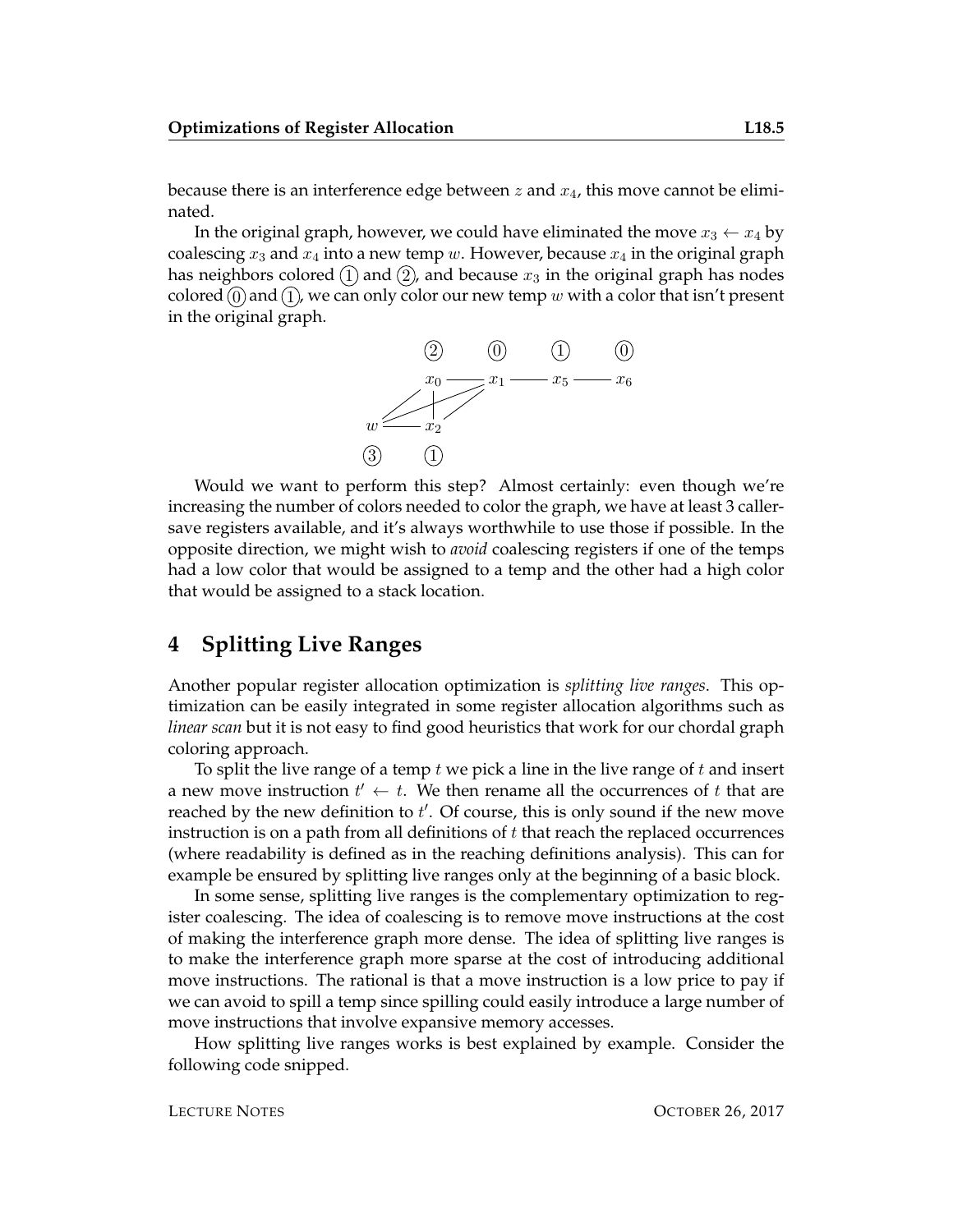live variables

|       | $x \leftarrow y$                       | y, u, v          |
|-------|----------------------------------------|------------------|
|       | $n \leftarrow u + v$                   | x, u, v          |
|       | $i \leftarrow n$                       | x, n             |
| $l_1$ | : if $(i \leq 0)$ then done else $l_2$ | x, i             |
| $l_2$ | $\colon i \leftarrow i-1$              | x, i             |
|       | $x \leftarrow x * x$                   | x, i             |
|       | goto $l_1$                             | x, i             |
|       | done: $a \leftarrow x + 8128$          | $\boldsymbol{x}$ |
|       | : $b \leftarrow a + a$                 | x, a             |
|       | return $x * b$                         | x, b             |

The code is a bit contrived and it is not important what it computes. The crucial point is that the temp  $x$  is live throughout the whole snipped. As a result, it interferes with almost all other temps in the code: we haven edge in the interference graph between x and  $u, v, n, i, a, b$ . Assume that there are additional constraints so that greedy graph coloring leads to the following coloring.

```
u \mapsto 2v \mapsto 0n \mapsto 3i \mapsto 1a \mapsto 2b \mapsto 3
```
Then x gets assigned color 4 and we assume that this leads to the spilling of  $x$ because we only have 4 registers that we use for the lowest colors. This is suboptimal because it means we will have expensive memory operations inside the loop. So we decide to split the live range of  $x$  right before the loop by inserting a